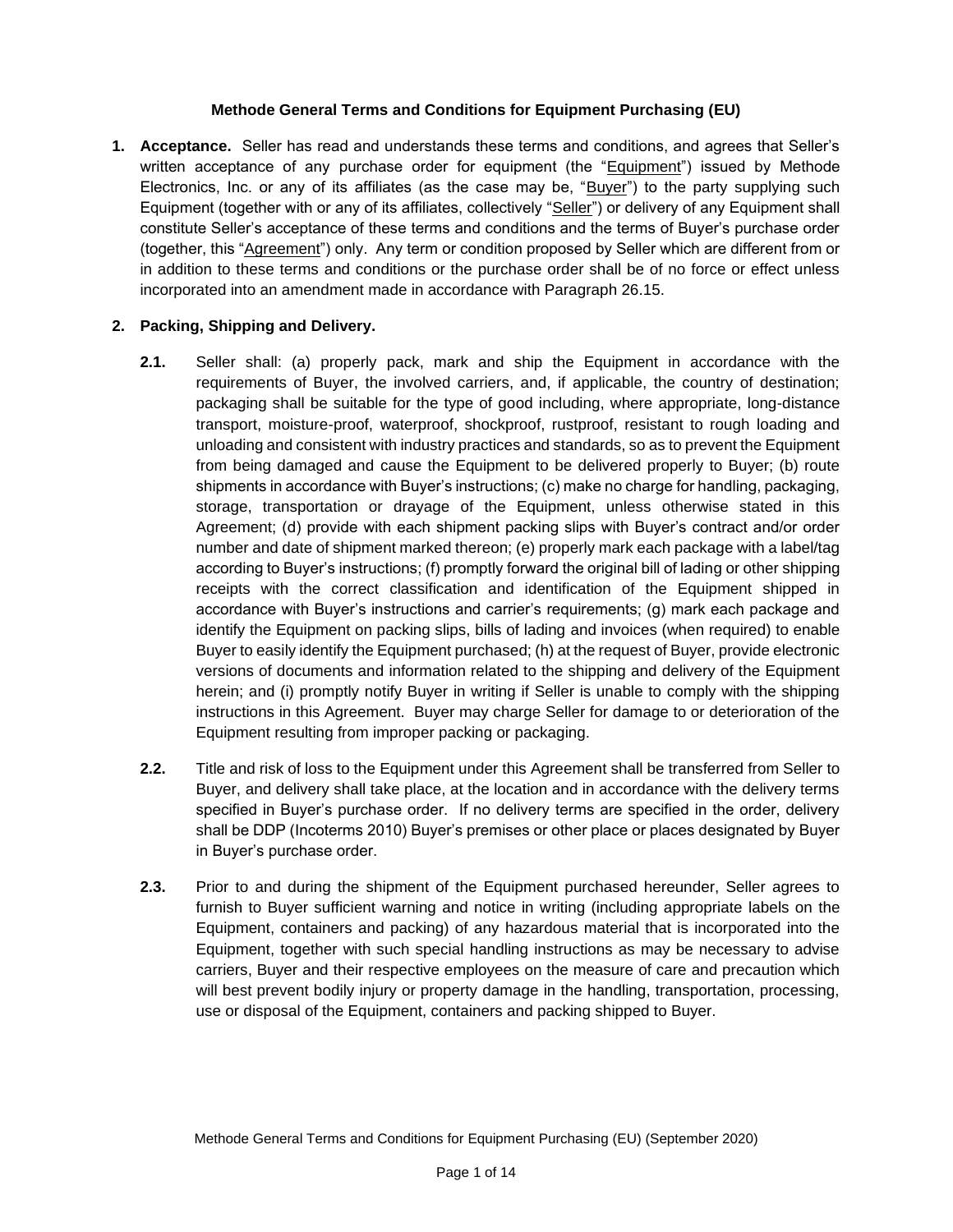### **3. Schedule and Quantity.\*\***

- **3.1.** Time and quantity are of the essence in Seller's performance hereunder, and Seller shall strictly adhere to the schedules and quantity specified in Buyer's purchase order.
- **3.2.** In the event of any anticipated or actual delay, including, but not limited to, delays attributed to labor disputes, Seller shall: (a) promptly notify Buyer in writing of the reasons for the delay and the actions being taken to overcome or minimize the delay; and (b) provide Buyer with a written recovery schedule. Unless Seller is excused from prompt performance as provided in Paragraph 18 of this Agreement, Buyer shall have the right to: (a) choose other transportation service providers and require a more expeditious method of transportation for the Equipment than the transportation method originally specified by Buyer, such transportation expense incurred by Buyer to be borne by Seller; or (b) order the Equipment from an alternative source and charge Seller the difference in price between the alternative Equipment and the contract Equipment. Seller shall be liable for all additional costs incurred by Buyer as a result thereof, including, but not limited to, price difference (including imported parts), transportation fee, related overtime pay, and all losses of deliveries to Buyer's customers arising from Seller's delay.
- **4. Delays in Delivery.** Buyer may, by written order, change the date of shipment of the Equipment or, if delivery of the Equipment is to take place in multiple shipments, change the dates of, or direct the temporary suspension of, all or some of the shipments of the Equipment, neither of which shall entitle Seller to a modification of the price for the Equipment covered by this Agreement.

### **5. Quality Control; Inspection.**

- **5.1.** Seller agrees to participate in Buyer's supplier quality and development program(s) and to comply with all quality requirements and procedures specified by Buyer, as revised from time to time, including those applicable to Seller as set forth in Buyer's Supplier Quality Manual available online at http://supplier.methode.com. Seller shall permit Buyer to review procedures, practices, processes and related documents to ensure such compliance.
- **5.2.** Buyer and Buyer's customers may enter Seller's facility, including Seller's subcontractors' facilities, at reasonable times, including during the period of manufacture and prior to and after delivery, to inspect such facility and the Equipment and/or the parts therefor. Seller shall furnish, and require its subcontractors to furnish, without additional charge to Buyer, reasonable facilities and assistance for the safe and convenient performance of such inspections.
- **5.3.** Seller shall immediately notify Buyer in writing when discrepancies in Seller's process or materials are discovered or suspected which may affect the Equipment delivered or to be delivered under this Agreement.

# **6. Nonconforming Equipment.**

**6.1.** Payment for Equipment delivered hereunder shall not constitute acceptance thereof. Buyer shall have the right to test the Equipment after installation at Buyer's premises as well as during building of the Equipment, including milestone checks, at Seller's facility. Buyer may reject the Equipment if it does not meet the specifications, technical standards, drawings, samples, or descriptions that have been furnished, specified or approved by Buyer (the "Specifications") or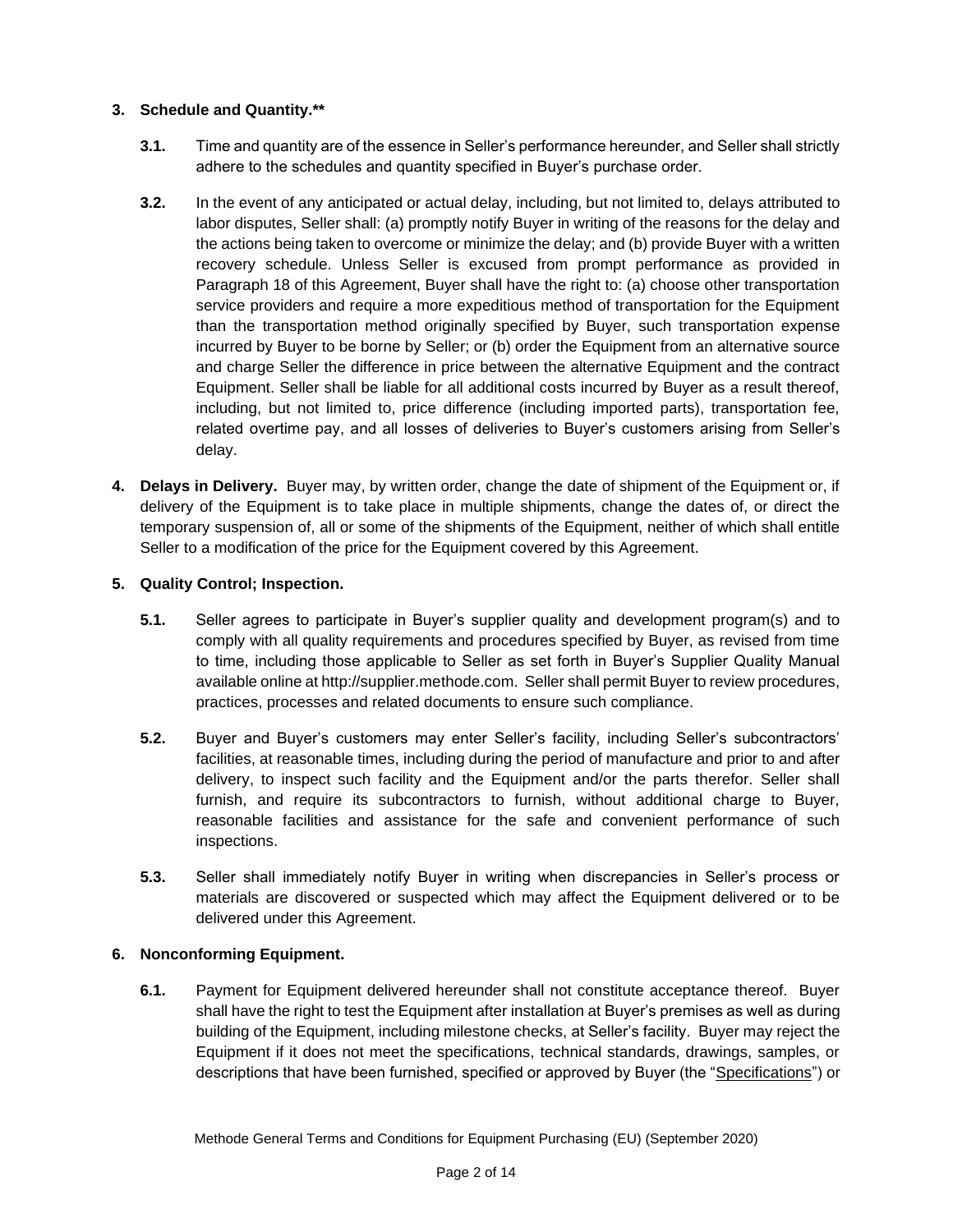any applicable warranty. In the event of a rejection of any Equipment or any component or subassembly of the Equipment, Seller shall have five (5) days to submit a plan to Buyer as to how Seller will make corrections or alterations to the Equipment or where applicable, the components or subassemblies. The plan shall include the time required for Seller to correct or alter the Equipment and the time period must be approved by the Buyer. After such rejection, Seller shall have a period (not to exceed five (5) working days or as agreed between Seller and Buyer), to make alterations at Seller's expense necessary to cause the Equipment to comply with the Specifications and warranties. Seller may again then tender the Equipment to Buyer. Buyer shall again have the right to test the Equipment. If the Equipment does not meet the Specifications or any applicable warranty, Buyer may at its option (a) retain the nonconforming Equipment and either repair the Equipment itself or request Seller do so, on or off-site; as applicable, or (b) reject the Equipment and be relieved of liability for the purchase price and be entitled to a refund of any payments already made. In the event of rejection of the Equipment, Buyer shall at its option, and without any liability to Seller, store the Equipment until Seller arranges for the return shipment of the Equipment at its sole cost and risk, or arrange for the return of the Equipment to Seller, at Seller's sole cost and risk. Any specific testing and rejection procedures contained in Buyer's purchase order shall supersede the language of this Paragraph to the extent of any inconsistency.

- **6.2.** Seller shall bear all costs and expenses incurred as a result of or in connection with nonconformance and repair, replacement or other correction.
- **6.3.** This Paragraph 6 shall not limit or impair Buyer's right to assert any legal remedy pursuant to this Agreement or relieve Seller's responsibility for latent defects. Acceptance of the Equipment, or payment for the Equipment, by Buyer shall not constitute acknowledgement of the Equipment as conforming, and will not relieve Seller of any obligations or liabilities under this Agreement or impair any rights or remedies of Buyer.

### **7. Invoice and Payment.**

- **7.1.** Seller shall issue to Buyer an original invoice upon delivery of the Equipment and completion of any installation, testing or related services to be performed hereunder by Seller. Seller's invoice shall include Buyer's contract and/or order number and line item number. Unless otherwise approved by Buyer in writing, Seller shall not bill Buyer for the Equipment at prices higher than stated on the purchase order. Seller shall promptly repay Buyer any amounts paid in excess of amounts due Seller. Payment terms shall be as set forth in the purchase order or, if none are specified in the order, net 120 days.
- **7.2.** Seller warrants that the prices for the Equipment sold to Buyer are not higher than those extended to any other customer for the same or similar equipment in similar quantities. If Seller violates this warranty, Seller shall retroactively reduce the prices correspondingly.
- **8. Taxes.** Unless otherwise provided in the order, the price of this Agreement includes, and Seller is liable for and shall pay, all taxes, duties, and similar levies imposed on Seller. Buyer shall not be responsible or liable for any tax, duty or similar levy against Seller. To the extent that the purchase order provides for Buyer to be responsible for any sales, use or other tax, duty or similar levy under this Agreement, the purchase order shall specifically itemize such amounts and Buyer shall have the right to contest or defend any audit or other action instituted by any governmental authority with respect to such tax, duty or levy.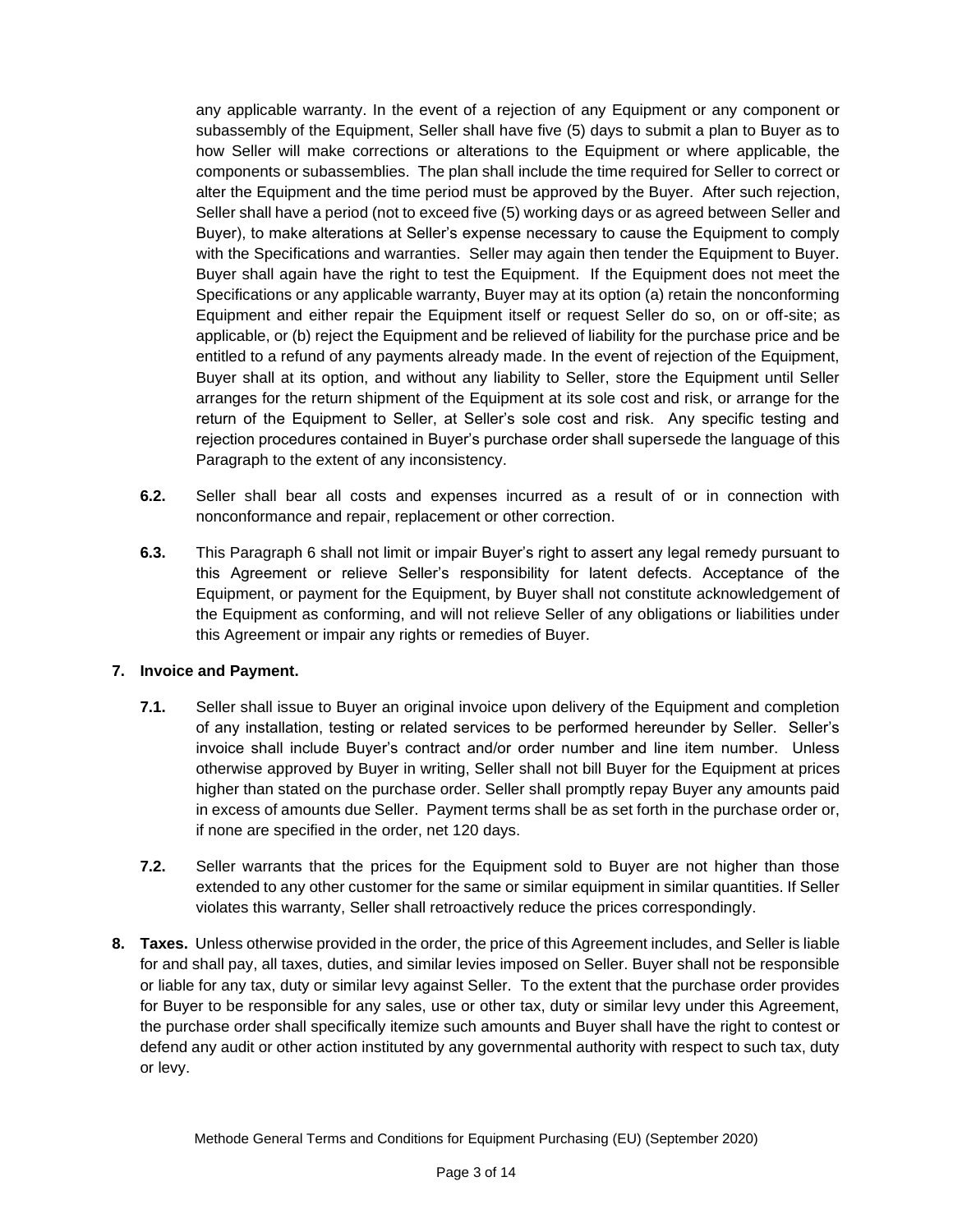- **9. Changes.** Buyer reserves the right at any time to direct changes, or cause Seller to make changes, to drawings and Specifications of the Equipment or to otherwise change the scope of the work covered by this Agreement, including work with respect to such matters as inspection, testing or quality control. Seller shall promptly make such changes, provided that if such change increases or decreases the cost or time required to perform this Agreement, Buyer and Seller shall negotiate an equitable adjustment in the price or schedule, or both, to reflect the increase or decrease. Any changes to this Agreement shall be made in accordance with Paragraph 26.15.
- **10. Services.** To the extent specified in the purchase order, Seller shall provide installation (or supervision thereof), startup, training, maintenance and/or additional service at the prices or rates on the purchase order or, if none, Seller's current standard rates. Seller shall provide such services in accordance with any schedule provided or referenced in the purchase order or, if related to installation, in a manner to enable Buyer to complete installation of the Equipment without delay. Any and all services supplied by Seller hereunder will be performed in accordance with the terms and conditions of this Agreement. Seller shall employ or subcontract with personnel that are skilled, competent, experienced and trained with respect to the services assigned to such person.
- **11. Spare and Replacement Parts.** During the ten (10) year period after Buyer's acceptance of the Equipment under this Agreement (or such shorter or longer period as may be specified in the purchase order), Seller shall maintain, at its expense, the ability to and shall sell spare and replacement parts to Buyer to allow Buyer to continue to maintain and operate the Equipment. Unless otherwise agreed to by Buyer, the prices during this period shall be the prices (if any) specified for such spare and replacement parts in the purchase order for the Equipment, or, if no such prices are specified, the thencurrent prices generally charged by Seller; provided that such prices shall not be higher than those extended to any other customer for the same or similar spare and replacement parts in similar quantities.

### **12. Buyer's Property.**

- **12.1.** To the extent that Buyer furnishes (either directly or indirectly) to Seller, or directly reimburses Seller for the cost of, any specific supplies, materials, drawings, machinery, equipment, tools, jigs, dies, gauges, fixtures, molds, patterns or other items to be used by Seller to manufacture, assemble or otherwise produce the Equipment or any portion thereof ("Buyer's Property"), such Buyer's Property shall be and remain the property of Buyer and held by Seller on a bailment basis.
- **12.2.** Buyer shall make no warranty on the quality of Buyer's Property, and Seller shall inspect any and all of such Buyer's Property before taking possession, custody or control as a bailment. Seller assumes all risk of loss, destruction or damage to Buyer's Property while in Seller's possession, custody or control, including any transfer to Seller's subcontractors.
- **12.3.** Seller at its expense shall: (a) properly house Buyer's Property to a commercially reasonable standard; (b) maintain Buyer's Property, including its repair or replacement, in the condition necessary to produce the Equipment in accordance with the terms of the purchase order and this Agreement and be responsible for all wear and tear, excluding normal wear and tear; (c) conspicuously mark Buyer's Property as the property of Buyer; (d) prevent the commingling of Buyer's Property with property owned by Seller or a third party; (e) obtain Buyer's prior written consent before moving Buyer's Property to another location of Seller or a third party; (f) use Buyer's Property solely in the performance of this Agreement unless specifically authorized in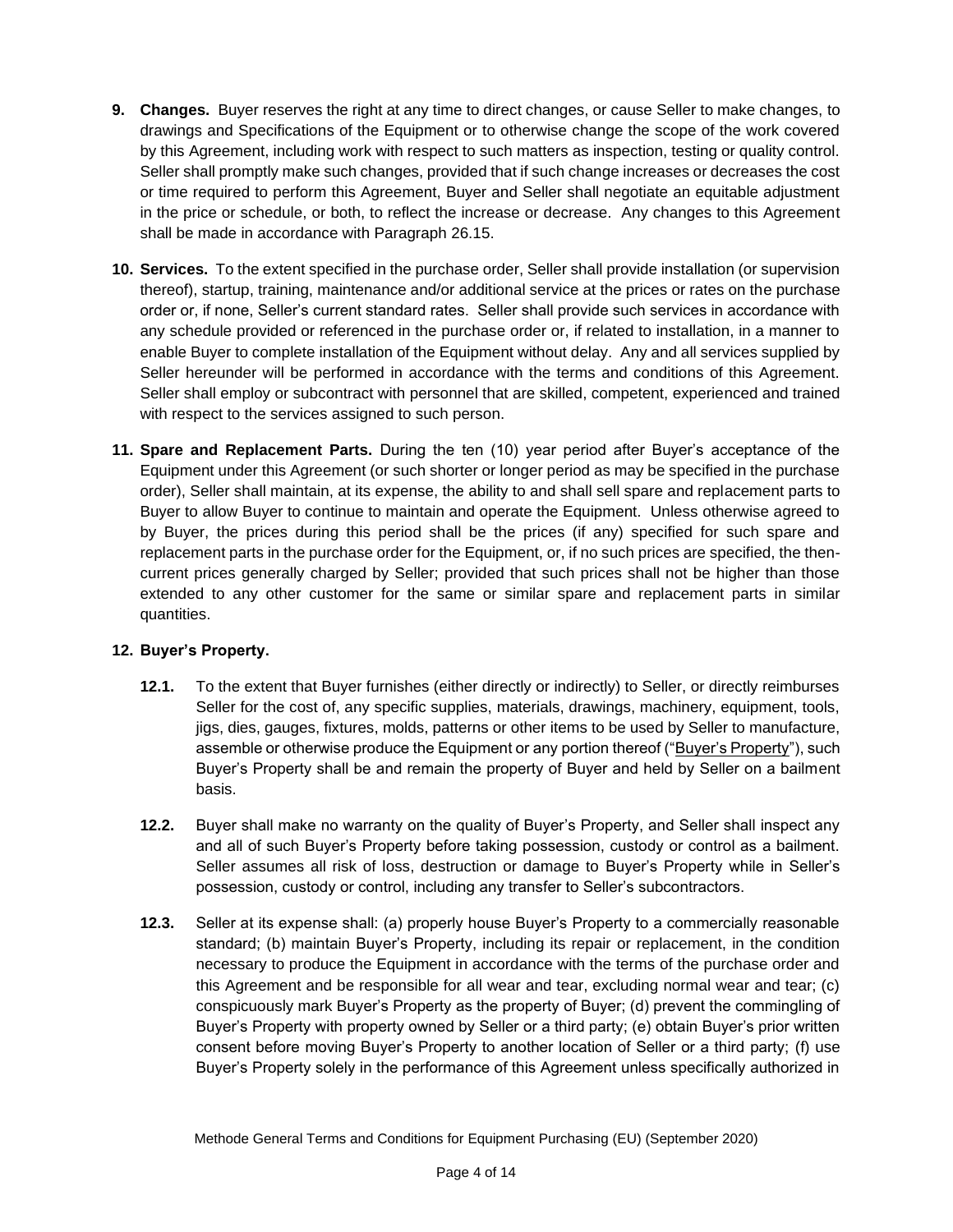writing by Buyer; (g) keep and maintain, and provide proof upon Buyer's request of, adequate insurance against risk of loss, destruction or damage to Buyer's Property, even if it occurs despite Seller's exercise of due care; and (h) promptly notify Buyer if Buyer's Property is lost, damaged or destroyed. Buyer may, with five (5) days prior written notice, audit all pertinent books and records of Seller and its subcontractors, and to make reasonable inspection of Seller's and its subcontractor's premises, in order to verify compliance with the provisions of this Paragraph 12.3.

- **12.4.** Upon the request of Buyer and at Buyer's option, Seller shall immediately release or deliver Buyer's Property to Buyer, either: (a) F.O.B. Seller's plant, properly packed and marked in accordance with the requirements of the carrier selected by Buyer to transport such property; or (b) to any location designated by Buyer, in which event Buyer shall pay to Seller the reasonable costs of delivering such property to such location. Seller is responsible for labor and other costs of dismounting, dismantling and staging Buyer's Property for release or delivery. Seller agrees that in the event of its failure to hand over possession of Buyer's Property immediately upon Buyer's request, Buyer shall be entitled to enter Seller's premises and take possession thereof without any written or oral notification.
- **12.5.** When permitted by laws, Seller waives any lien or other rights that Seller might otherwise have in Buyer's Property, including, but not limited to, any rights of setoff, recoupment or counterclaim arising from this or any other transactions with Buyer.

### **13. Intellectual Property Rights.**

- **13.1.** "Intellectual Property Rights" means any and all: (a) copyrights, trademarks, and patents; (b) rights relating to innovations, know-how, trade secrets, and confidential, technical, and nontechnical information; (c) moral rights, author's rights, and rights of publicity; and (d) other industrial, proprietary and intellectual property-related rights anywhere in the world, that exist as of the date hereof or hereafter come into existence, and all applications, renewals and extensions of the foregoing, regardless of whether or not such rights have been registered with the appropriate authorities in such jurisdictions in accordance with the relevant legislation.
- **13.2.** Except as otherwise expressly provided herein, each party shall retain full title to and ownership of any Intellectual Property Rights which is or was developed by such party. To the extent that any Equipment is manufactured specifically to meet drawings and/or proprietary specifications provided by Buyer to Seller, then as between Buyer and Seller, Buyer shall acquire all Intellectual Property Rights to any aspect of such Equipment specific to such drawings or specifications (including any derivatives thereof or improvements thereto).
- **13.3.** To the extent that the Equipment embodies any Intellectual Property Rights of Seller or requires the use of any Intellectual Property Rights of Seller to operate, use, repair, refurbish, utilize or otherwise allow Buyer to exercise its rights as owner of the Equipment, Seller grants Buyer a perpetual, irrevocable, worldwide, nonexclusive, royalty-free license (with the right to assign or to grant sublicenses to any assignees, operators or transferees of the Equipment) under Seller's Intellectual Property Rights to use, operate, test, install, maintain, support, repair, refurbish, utilize or otherwise allow Buyer to exercise its rights as owner of the Equipment. For the avoidance of doubt, no rights or license are granted which would allow Buyer to utilize Seller's Intellectual Property Rights apart from the Equipment delivered hereunder.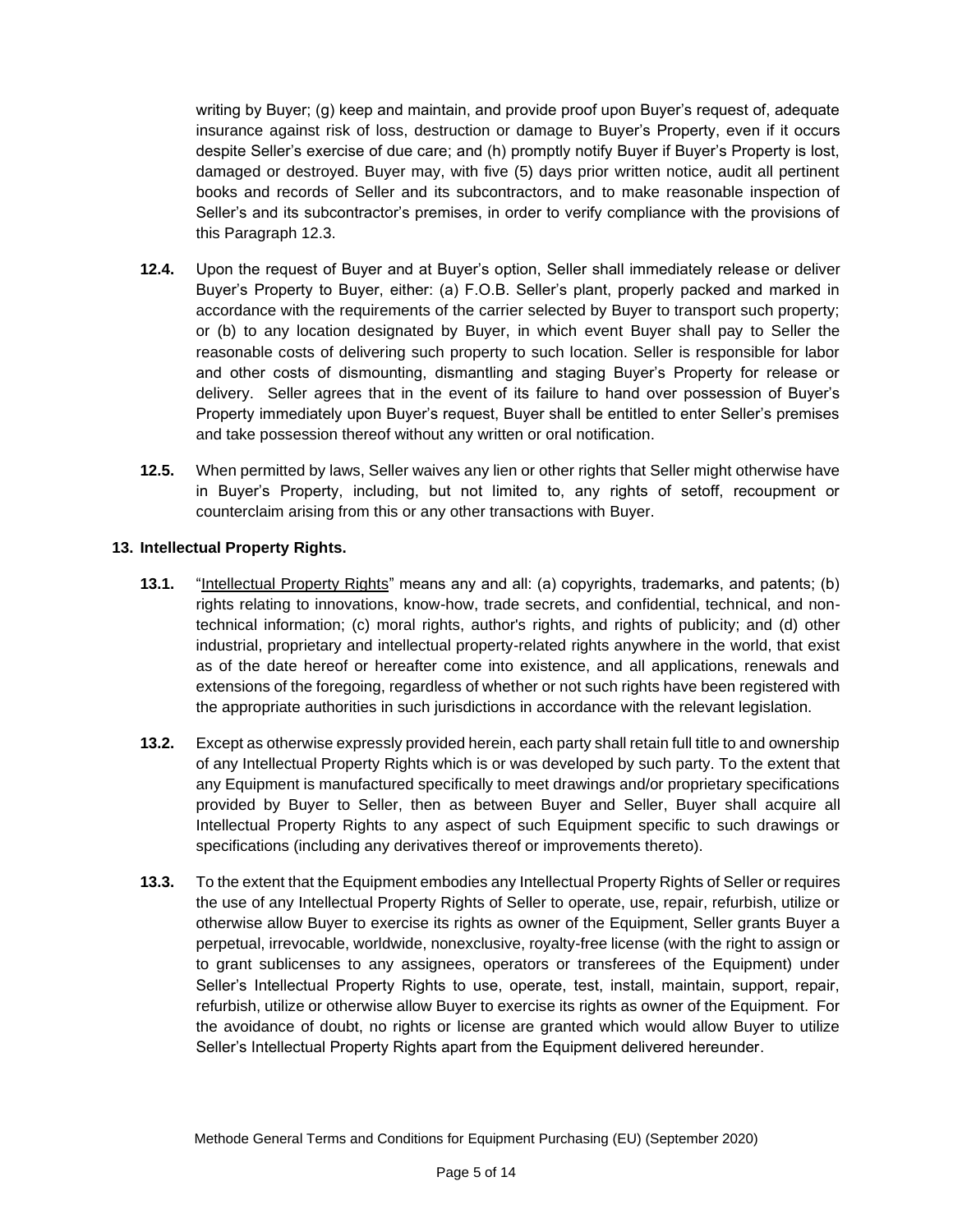- **13.4.** Buyer will require as-built plans or drawings for the Equipment as may be necessary for Buyer to operate and maintain the Equipment. Seller shall produce and provide to Buyer, at Seller's expense, in hard copy and electronic format reasonably specified by Buyer (with drawings being in English), a complete set of all as-built plans, drawings and specifications. Seller shall submit the copies of the as-built plans with Buyer's final payment for the Equipment.
- **13.5.** Prior to shipment of the Equipment (and without further cost to Buyer), Company shall provide to Buyer one (1) hard copy and one (1) electronic copy (in such format as may be reasonably requested by Buyer) of complete and detailed operation and instruction manuals of the Equipment in English (or other language if specified on the purchase order).

# **14. Confidentiality.**

- **14.1.** Buyer and Seller shall use the standard of care it would use in protecting the confidentiality of its own confidential information, but in no event less than the reasonable degree of care, to keep confidential and protect from unauthorized use and disclosure all confidential or proprietary data or information disclosed by one party to the other under this Agreement, including but not limited to, trade secrets, technical data, product specifications, testing specifications, processes, and results, pricing information, quality procedures and results, customer information, and any other information to the extent that information is identified orally or in writing as confidential by the producing party at the time it is shared or within a reasonable time thereafter (collectively, "Confidential Information"), provided that Confidential Information shall not include information that: (a) now or subsequently becomes generally available to the public through no fault or breach of the receiving party; (b) the receiving party can demonstrate to have such information rightfully in its possession prior to disclosure without being bound by similar confidentiality obligations; (c) the receiving party rightfully and without restrictions as to confidentiality obtains such information from a third party who has the right to transfer or disclose such information; or (d) is independently developed by the receiving party without reference to the Confidential Information of the disclosing party. Buyer and Seller shall each restrict disclosure of Confidential Information only to those who have a "need to know" in order for the party to perform its obligations under this Agreement and shall use Confidential Information of the other party only in performance of and for the purpose of this Agreement.
- **14.2.** In the event that the receiving party is required to disclose all or part of the disclosing party's Confidential Information under the terms of a valid and effective subpoena, court order, governmental rule or regulation, or other judicial requirement, the receiving party agrees to immediately notify the disclosing party of the existence, terms and circumstances surrounding such a request or requirement so that the disclosing party may seek an appropriate protective order or waive compliance by the receiving party with the appropriate provisions of this Agreement. If the receiving party is compelled to disclose any of the disclosing party's Confidential Information, it will disclose only the portion thereof which it is compelled to disclose and shall permit the disclosing party to seek an order or other reliable assurance that confidential treatment shall be accorded to the Confidential Information so disclosed.
- **14.3.** Despite any other obligations or restrictions imposed by this Paragraph 14, Buyer shall have the right to use, disclose and reproduce Seller's Confidential Information, and make derivative works thereof, for the purposes of use, operation, testing, installation, maintenance, support, repairing, refurbishment, and utilization of the Equipment. Any such use, disclosure,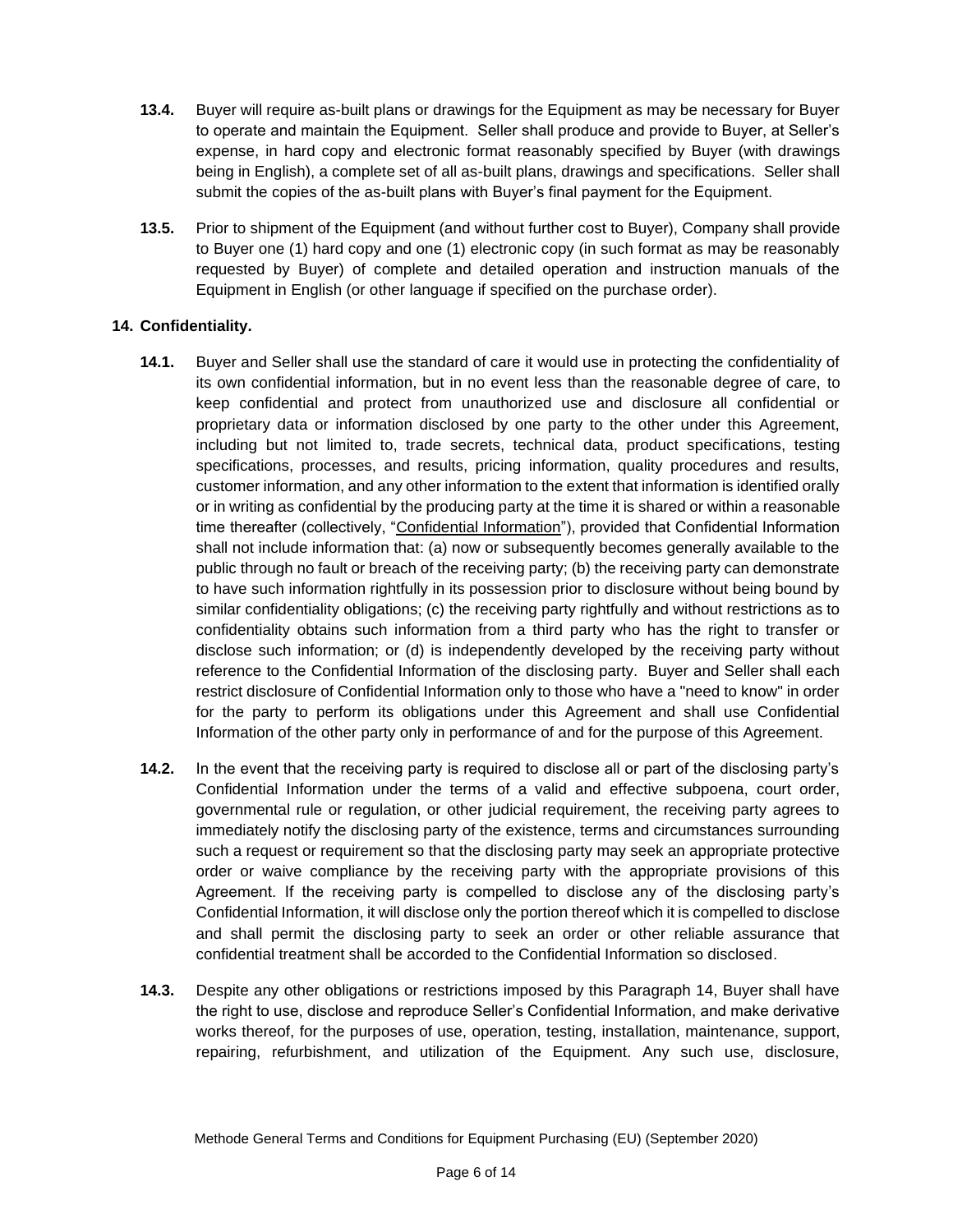reproduction or derivative work by Buyer shall, whenever appropriate, include a restrictive legend suitable for the particular circumstances.

- **14.4.** Seller may disclose Confidential Information of Buyer to its subcontractors as required for the performance of this Agreement, provided that Seller informs them of the confidential status of the information provided to them and takes reasonable steps to ensure they maintain the confidentiality of Buyer's Confidential Information. Seller shall be liable to Buyer for any breach of any obligations hereunder by such subcontractor.
- **14.5.** Upon Buyer's request at any time, and in any event upon the delivery of the Equipment and completion of any related services performed by Seller hereunder or the termination or cancellation of this Agreement, Seller shall return to Buyer all of Buyer's Confidential Information and all materials derived therefrom, unless specifically directed otherwise in writing by Buyer. Buyer shall have the right to audit Seller's compliance with this Paragraph 14. The provisions of this Paragraph 14 shall survive the performance, completion, termination or cancellation of this Agreement.

### **15. Warranty.**

- **15.1.** Seller warrants that all Equipment and any services covered by this Agreement will: (a) conform to the Specifications; (b) comply with all laws and regulations including, but not limited to, national standards, trade standards, and local standards; (c) be merchantable and suitable for the purpose intended; (d) be wholly new and contain new components and parts unless authorized in writing by Buyer; (e) be free from defects in materials and workmanship; and (f) be free from defects in design to the extent furnished by Seller, even if the design has been approved by Buyer. The warranty period begins on the date the Equipment is accepted by Buyer and extends for the period specified in the purchase order or, if no period is specified in the order, a period that is the longer of: (a) Seller's standard warranty for the Equipment; or (b) the warranty provided under applicable laws, industry regulations or industry practices or standards. This warranty shall survive inspection, test and acceptance of, and payment for, the Equipment. This warranty shall run to Buyer and its successors, assigns, and transferees of the Equipment. To the extent the Equipment contains components or parts that are obtained from third parties, which components or parts are the subject of any express or implied warranty, Seller shall take all commercially reasonable steps necessary and shall in good faith cooperate with Buyer to obtain for Buyer the benefit of such warranty, including, without limitation, by producing evidence to support Buyer's warranty claim.
- **15.2.** Seller warrants that it has good and warrantable title to the Equipment, free and clear of any security interests, liens or encumbrances, and that Seller has full power and authority to enter into this Agreement and to convey all rights and licenses granted to Buyer under this Agreement.
- **15.3.** Seller warrants that the Equipment delivered under this Agreement, and the operation of the Equipment in the manner intended, shall not infringe, misappropriate or otherwise make unauthorized use of any Intellectual Property Rights of any third party.
- **15.4.** If the Equipment and/or any services relating thereto do not comply with the warranties in this Agreement, Buyer may, at its option, and at Seller's expense: (a) return the applicable Equipment for credit or refund; or (b) require prompt correction or replacement of the defective or nonconforming Equipment and/or services. To the extent feasible to Buyer under the

Methode General Terms and Conditions for Equipment Purchasing (EU) (September 2020)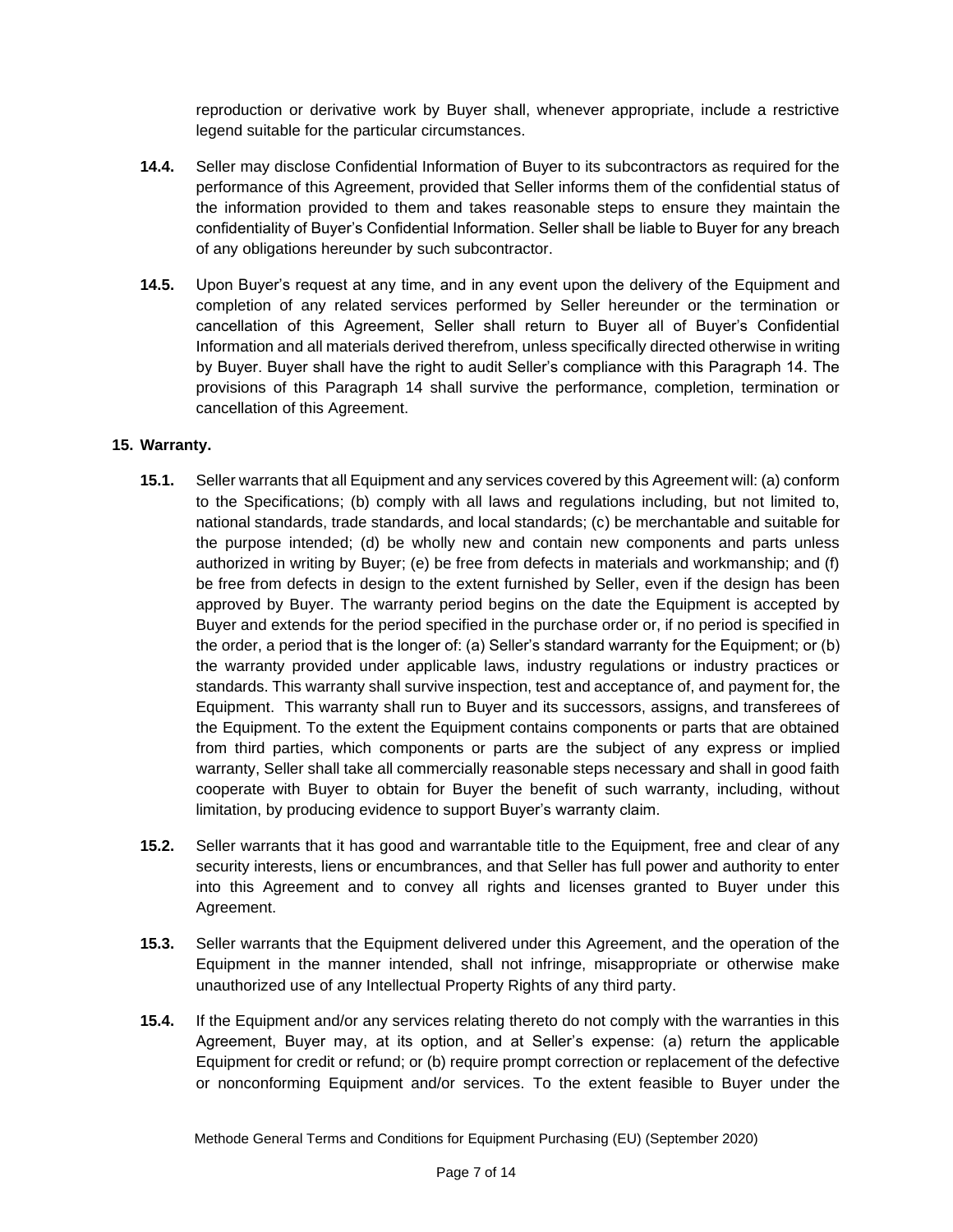circumstances, Buyer may, at its option, accept Seller's repair or replacement of components or subassemblies of the Equipment. Without limiting the foregoing, should the Equipment fail to conform to the warranties set forth in this Paragraph 15, Buyer shall notify Seller and Seller shall, if requested by Buyer, reimburse Buyer for any incidental and consequential damages caused by such defective or nonconforming Equipment, including, but not limited to, costs, expenses, losses, attorney's or other professional fees incurred by Buyer: (a) in inspecting, sorting, repairing or replacing such defective or nonconforming Equipment; (b) resulting from production interruptions; and (c) for claims or litigation arising from death, injury or property damage caused by such defective or nonconforming Equipment. Seller agrees that the foregoing remedies are in addition to any other remedies provided elsewhere in this Agreement and remedies available under law or equity.

**16. Access to Buyer's Plants and Properties.** Seller shall, and cause Seller's subcontractors to, comply with all the rules and regulations established by Buyer for access to and activities in and around premises controlled by Buyer or Buyer's customer.

### **17. Indemnification.**

- **17.1.** Seller shall indemnify, defend and hold harmless Buyer and its customers, officers, directors, employees, contractors, predecessors and successors in interest, assigns, parents, subsidiaries, divisions, and agents (the "Buyer Indemnified Party") against all claims, suits, actions, awards, liabilities, damages, costs, attorney's fees and other professional fees (collectively, "Claims") for any death, injury or property damage relating to or arising out of the acts or omissions of Seller or its officers, directors, employees, contractors, representatives, or agents (the "Seller Indemnifying Party") under this Agreement, including without limitation any defect or alleged defect in the Equipment supplied by the Seller Indemnifying Party, any actual or alleged negligence or fault of the Seller Indemnifying Party in connection with the design or manufacture of the Equipment, or any breach by the Seller Indemnifying Party of the representations and warranties under Paragraph 15.
- **17.2.** Seller shall indemnify, defend and hold harmless the Buyer Indemnified Party against any Claims related to or arising out of the actual or alleged infringement of any Intellectual Property Rights in connection with the Equipment and any services relating thereto, including such Claims where such infringement relates to or arises out of Seller's compliance with the Specifications or requirements of Buyer.
- **17.3.** The Buyer Indemnified Party will duly notify Seller of any Claim and shall provide reasonable assistance to Seller, at Seller's expense, to enable Seller to defend the Claim. Buyer shall have the right to reasonably reject counsel selected by Seller and the right to reject any settlement that would negatively impact Buyer as determined solely by Buyer. Unless otherwise provided herein, Buyer may, at its sole expense, actively participate in any suit or proceeding, through its own counsel.
- **17.4.** Notwithstanding the foregoing, in the event of a product liability related claim, Buyer has the right, at Seller's reasonable expense, to conduct the defense of any such claim relating to the Equipment covered by this Agreement. Seller shall provide reasonable assistance, including technical expertise, to Buyer in conducting the defense of any such claim. Seller and Buyer shall communicate and cooperate with each other and, if required, with the appropriate insurance carrier, to the fullest extent reasonably possible in investigating the facts and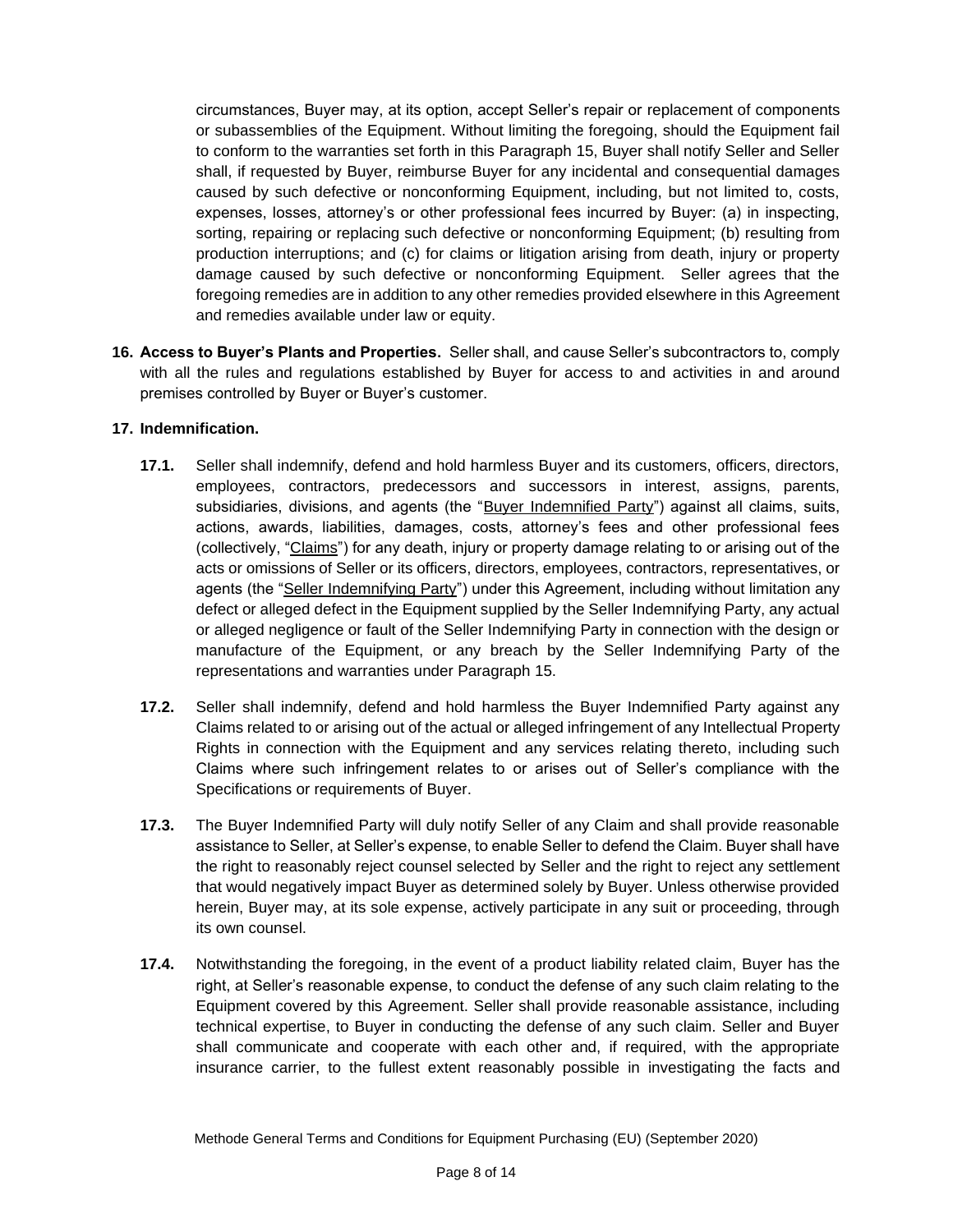circumstances surrounding any actual, potential or threatened product liability claim relating to the Equipment manufactured and sold under this Agreement and in litigating the matter.

**18. Force Majeure.** Neither Buyer nor Seller will be liable for any delay or failure to perform its obligations hereunder if, and to the extent that such delay or failure to perform is caused by an event or occurrence which is unforeseeable on issuance of the applicable purchase order, unavoidable, and beyond the reasonable control of the party and without its fault or negligence, including, but not limited to, acts of God, actions by any governmental authority (whether valid or invalid), fires, floods, windstorms, riots, explosions, epidemics, natural disasters, wars, sabotage, labor problems (including lockouts, strikes and slowdowns), inability to obtain power, material, labor, equipment or transportation, or court injunction or order; provided that written notice of such delay (including the anticipated duration of the delay) shall be given by the affected party to the other party within five (5) calendar days from the occurrence of this event. Buyer may terminate all or any part of this Agreement without liability upon written notice to Seller if such delay or failure to perform by Seller lasts more than thirty (30) calendar days.

### **19. Termination.**

- **19.1. Termination for Insolvency**. Buyer may immediately terminate all or any part of this Agreement by giving written notice to Seller in the event of the occurrence of any of the following or any other comparable events: (a) insolvency of Seller; (b) filing of a voluntary petition in bankruptcy by Seller; (c ) filing of any involuntary petition in bankruptcy against Seller; (d) appointment of a receiver or trustee for Seller; or (e) execution of an assignment for the benefit of creditors by Seller, provided that such petition, appointment, or assignment is not vacated or nullified within fifteen (15) calendar days of such event. Seller shall reimburse Buyer for all cost incurred by Buyer in connection with any of the foregoing, including, but not limited to, all attorney's fee and other professional fees.
- **19.2. Termination for Breach or Nonperformance**. Buyer may immediately terminate all or any part of this Agreement by giving written notice to Seller in the event of the occurrence of any of the following or any other comparable events: (a) Seller repudiates or breaches any of the terms of this Agreement, including Seller's warranties; (b) Seller fails to deliver the Equipment as specified by Buyer; or (c) Seller fails to make progress to the extent that in Buyer's reasonable belief it will endanger timely and proper delivery of the Equipment, and in all circumstances does not correct such failure or breach within ten (10) calendar days (or such shorter period of time if commercially reasonable under the circumstance) after receipt of written notice from Buyer specifying such failure or breach.
- **19.3. Termination for Sale of Assets or Change in Control**. Buyer may immediately terminate all or any part of this Agreement upon giving at least thirty (30) days' notice to Seller, without liability to Seller, in the event of the occurrence of the following events: (a) Seller sells or leases, or offers to sell or lease, a material portion of its assets; or (b) Seller sells or exchanges, or offers to sell or exchange, or causes to be sold or exchanged, a controlling interest in the shares of Seller.
- **19.4. Termination for Force Majeure**. Buyer may immediately terminate all or any part of this Agreement upon written notice to Seller as described in Paragraph 18. In the event of a termination due to force majeure, to the extent feasible to Buyer under the circumstances, Buyer may, at its option, accept and pay for components or subassemblies of the Equipment.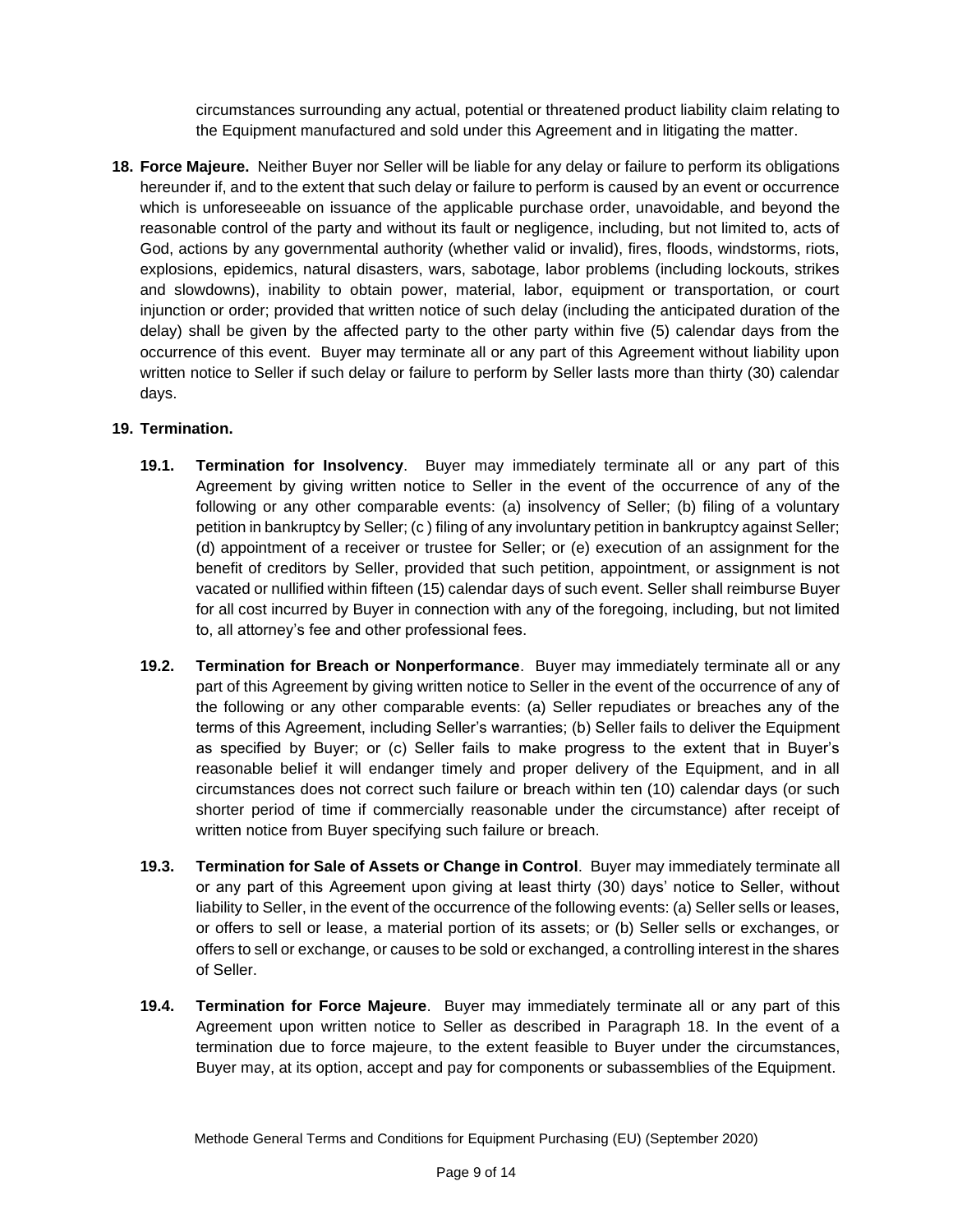**20. Insurance.** Seller shall purchase and maintain insurance coverage with carriers acceptable to Buyer in the amounts adequate to meet the requirements of the laws and regulations of the U.S., foreign country, state, or other governmental division in which the work or any portion of work is performed and to ensure the performance of this Agreement and Seller's legal and stable operation. At Buyer's request, Seller shall furnish certified copies of certificates of insurance reflecting compliance with the requirements herein. Such certificates shall be kept current during the term and warranty period of this Agreement, and shall provide for thirty (30) calendar days' prior written notice to Buyer from the insurer of any termination or reduction in the amount or scope of coverage. Seller's furnishing of certificates of insurance or purchase of insurance shall not release Seller of its obligations or liabilities under this Agreement. By requiring insurance herein, Buyer does not represent that coverage and limits will necessarily be adequate to protect Seller.

### **21.**

# **22. Customs; Export Controls.**

- **22.1.** Credits or benefits resulting or arising from this Agreement, including trade credits, export credits or the refund of duties, taxes or fees, shall belong to Buyer. Seller shall provide all information necessary (including written documentation and electronic transaction records) to permit Buyer to receive such benefits or credits, as well as to fulfill its customs related obligations, origin marking or labeling requirements and local content origin requirements, if any.
- **22.2.** Export licenses or authorizations necessary for the export of the Equipment to the delivery point shall be the responsibility of Seller unless otherwise indicated in this Agreement, in which event Seller shall provide such information as may be necessary to enable Buyer to obtain such licenses or authorizations. Seller shall undertake such arrangements as necessary for the Equipment to be covered by any duty deferral or free trade zone program(s) of the country of import.
- **23. Compliance with Laws.** Seller, and all Equipment and services provided by Seller, shall comply with all applicable national, state, provincial, and local laws, ordinances, rules, and regulations, including those relating to the manufacture, labeling, transportation, importation, exportation, licensing, approval or certification of the Equipment and/or any services relating thereto, environmental matters, data protection and privacy, wages, hours and conditions of employment, subcontractor selection, discrimination, occupational health/safety and motor vehicle safety. Seller warrants and represents that neither it nor any of its subcontractors will utilize child, slave, prisoner or any other form of forced or involuntary labor, or engage in abusive employment or corrupt business practices, in the supply of the Equipment or provision of services under this Agreement. At Buyer's request, Seller shall certify in writing its compliance with the foregoing.
- **24. Kickbacks.** Seller represents, warrants, covenants and agrees that Seller and its directors, employees, agents, servants, and representatives do not and will not give or ask to be given anything of value including, but not limited to, any money, goods or services to Buyer and its directors, employees, agents, servants or representatives, directly or indirectly, so as to influence objective and just business decisions to be made. Seller and Buyer are committed to conducting their business based on the principle of "fair dealing" and each agrees that it has established or will establish a system to ensure that itself and its directors, employees, agents, servants and representatives will not accept kickbacks or bribes or receive any commission or personal benefit without proper authorization.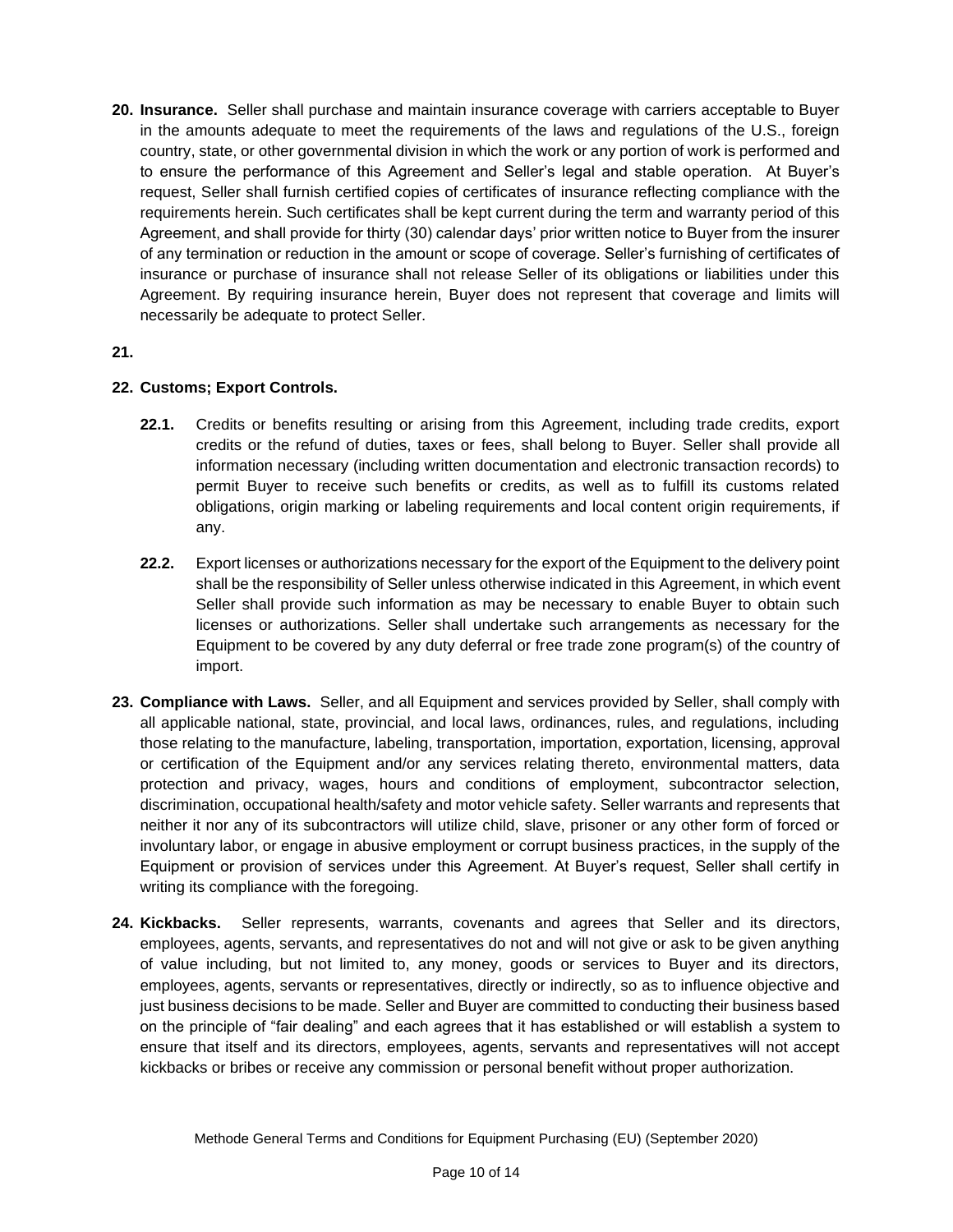- **25. Methode Supplier Code of Conduct.** Seller shall comply, and shall cause all of its subcontractors to comply, with Methode Supplier Code of Conduct and any applicable supplements in effect. Methode Supplier Code of Conduct is available online at http://supplier.methode.com or from Buyer's purchasing representative.
- **26. Audit.** In addition to any other inspection or audit rights granted to Buyer hereunder, Buyer, at its expense, may enter Seller's premises on reasonable notice and during normal business hours to inspect and audit Seller's books and records relating to Buyer's business to substantiate the charges invoiced under this Agreement (to the extent such amounts are charged on a time and materials basis). Seller agrees that such audit may be used as the basis for settlement of charges under this Agreement. Seller shall keep a separate account of the cost of all the Equipment or services provided under this Agreement in accordance with generally accepted accounting principles.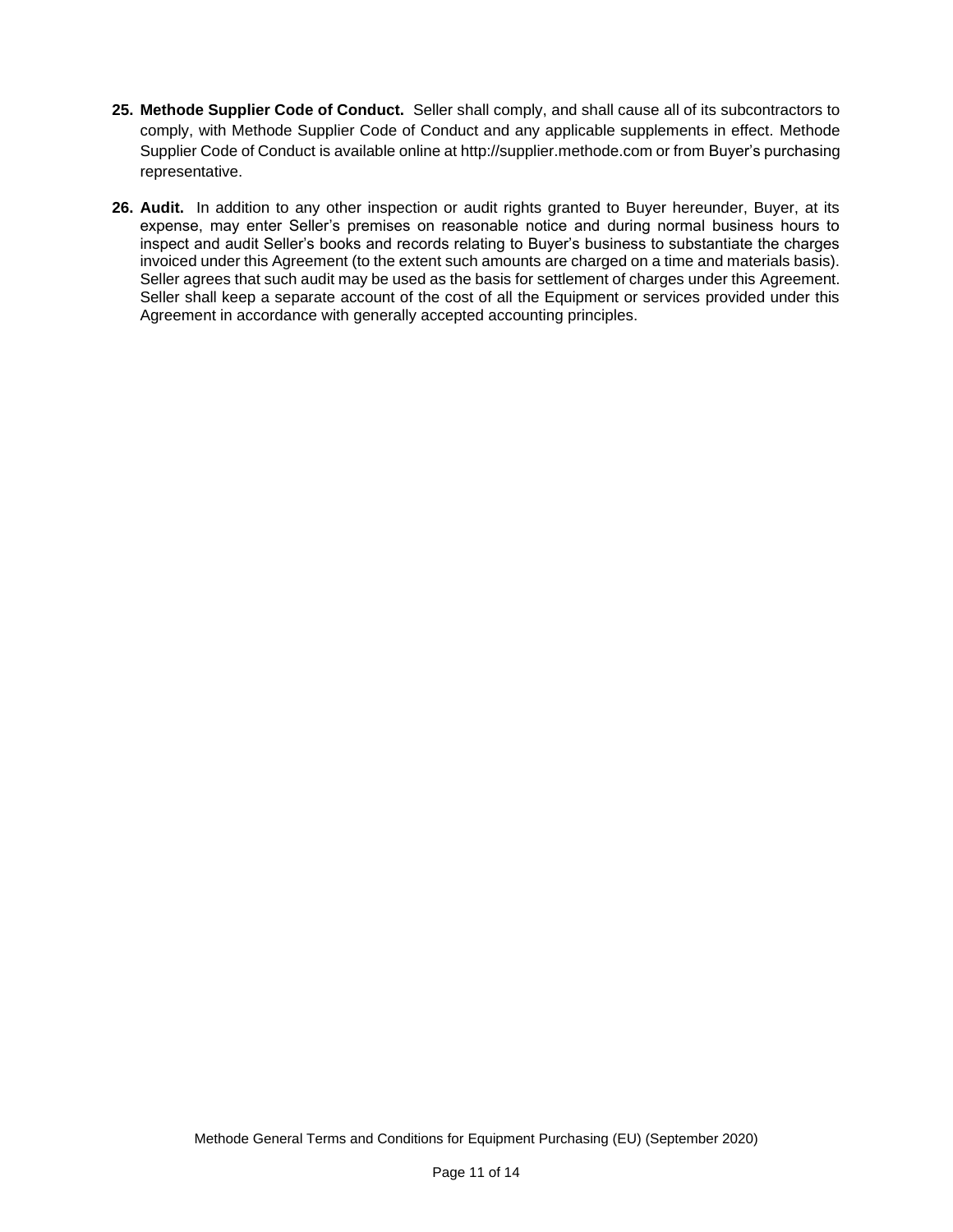#### **27. Miscellaneous.**

- **27.1. Advertising.** Seller shall not, and shall require that its subcontractors shall not, without first obtaining the written consent of Buyer, in any manner advertise or publish the fact that Seller has contracted to furnish Buyer the Equipment or services covered by this Agreement, or use any trademarks or trade names of Buyer in Seller's advertising or promotional materials.
- **27.2. No Implied Waiver.** The failure of either party at any time to require performance by the other party of any provision of this Agreement shall in no way affect the right to require such performance at any time thereafter, nor shall the waiver of either party of a breach of any provision of this Agreement constitute a waiver of any succeeding breach of the same or any other provision.
- **27.3. Assignment; Subcontracting; Successors.** Seller shall not assign or delegate any of its rights or obligations under this Agreement or subcontract any of its performance of this Agreement without Buyer's prior written consent. No assignment, delegation or subcontracting by Seller, with or without Buyer's consent, shall relieve Seller of any of its obligations under this Agreement or prejudice any of Buyer's rights against Seller whether arising before or after the date of any assignment, delegation or subcontracting. This Agreement is binding upon, inures to the benefit of, and is enforceable by, the parties and their respective successors and permitted assigns.
- **27.4. Relationship of Parties.** Seller and Buyer are independent contracting parties and nothing in this Agreement shall make either party the agent or legal representative of the other for any purpose whatsoever, nor does it grant either party any authority to assume or to create any obligation on behalf of or in the name of the other.
- **27.5. Governing Law.** This Agreement and the arbitration provisions in Paragraph 26.6 shall be governed and construed in accordance with the laws of the country of England, without regard to its conflicts of law provisions. The parties specifically disclaim application of the United Nations Convention on Contracts for the International Sale of Goods.
- **27.6. Dispute Resolution.** Buyer and Seller will attempt to settle any claim or controversy arising out of this Contract ("Dispute") through consultation and negotiation in good faith and spirit of mutual cooperation. Disputes will be resolved by the following process. The Dispute will be submitted in writing to a panel of two (2) senior executives of Buyer and Seller for resolution. If the executives are unable to resolve the Dispute within fifteen (15) days, either party may refer the Dispute to mediation, the cost of which will be shared equally by the parties, except that each party will pay its own attorney's fees. Within fifteen (15) days after written notice demanding mediation, the parties will choose a mutually acceptable mediator. Neither party will unreasonably withhold consent to the selection of the mediator. Mediation will be conducted in accordance with the CEDR Model Mediation Procedure and shall take place in London.

**If the parties fail to mediate or the Dispute cannot be resolved through mediation within sixty (60) days after the other party's receipt of the notice of Dispute, the Dispute shall be finally settled pursuant to the Arbitration Rules of the London Court of International Arbitration (LCIA) (the "Rules") by three (3) arbitrators**. Each party hereto shall appoint an arbitrator, and the third arbitrator (being the presiding arbitrator) shall be appointed by agreement between the parties hereto. In the event that the parties hereto fail to appoint the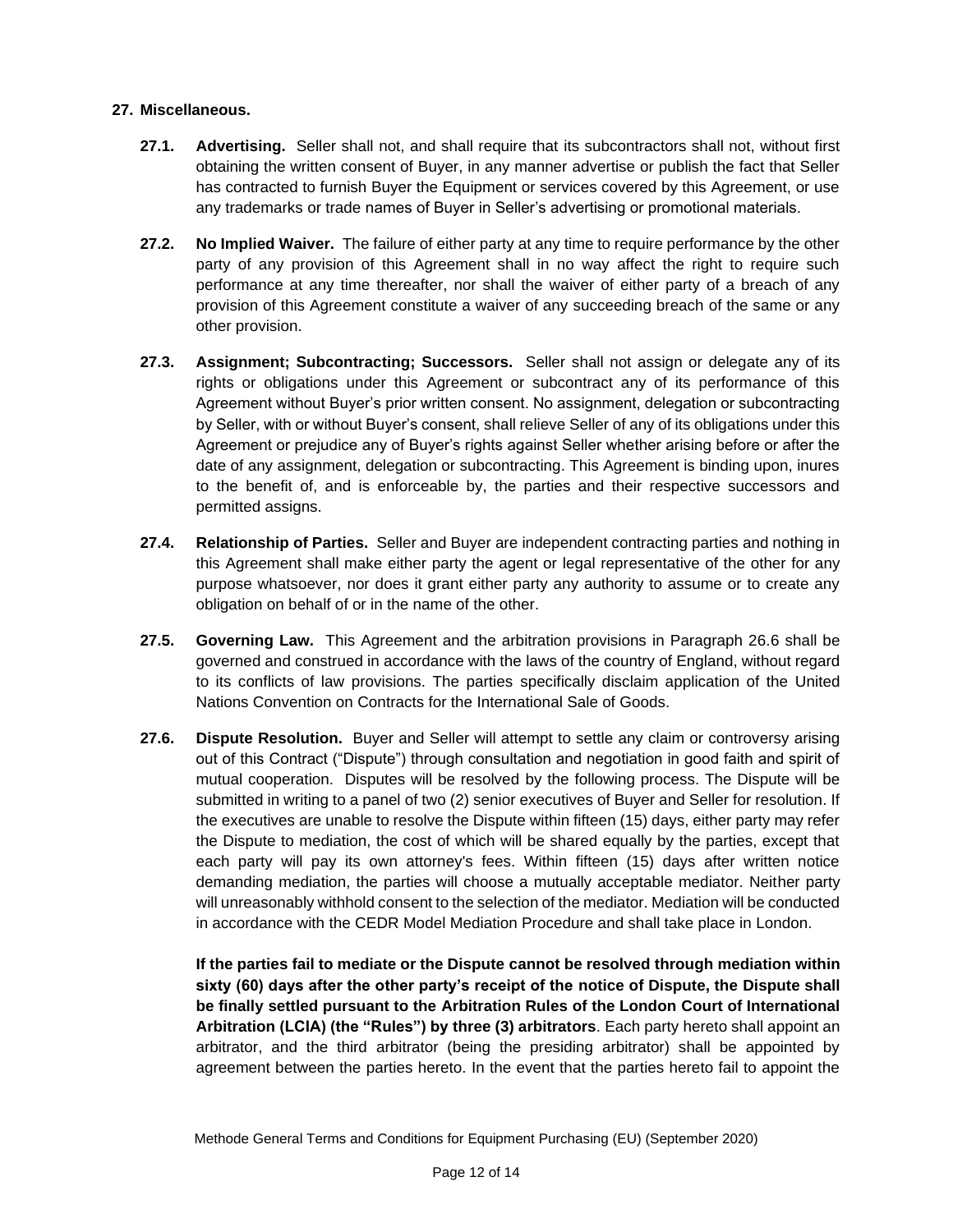third arbitrator by mutual agreement within the required period, the third arbitrator shall be appointed by the LCIA. The arbitration shall be conducted in accordance with the Rules in effect at the time of the arbitration, except as they may be modified herein or by mutual agreement of the parties. The seat of the arbitration shall be London, England. The arbitration shall be conducted in English. The parties waive all recourse under sections 45 and 69 of the Arbitration Act 1996. The parties agree that the evidentiary rules of Browne v. Dunn (1893) 6 R 67, H.L shall have no application in the arbitration. The arbitration award shall be final and binding on the parties. The parties undertake to carry out any award without delay and waive their right to any form of recourse based on grounds other than those contained in the United Nations Convention on the Recognition and Enforcement of Foreign Arbitral Awards of 1958 insofar as such waiver can validly be made. Judgment upon the award may be entered by any court having jurisdiction thereof or having jurisdiction over the relevant party or its assets. The reasonable expense for the Dispute settlement including but not limited to the arbitral and legal fees shall be borne by the losing party. The language of arbitration shall be English.

Nothing herein prevents either party from resorting directly to judicial proceedings if the Dispute relates to Intellectual Property Rights, or interim relief from a court is necessary to prevent serious and irreparable injury to a party or others. With regard to any IP Dispute or such interim relief, the parties consent to the jurisdiction of the courts of London, England and service of process in accordance with applicable procedures. Each party waives, to the fullest extent permitted by law, any defense or objection relating to in personam jurisdiction, venue or convenience of the forum.

Seller's performance under this Agreement will not be suspended during the pendency of any Dispute.

- **27.7. Attorney Fees.** If Buyer brings an action or asserts a counterclaim for enforcement of the terms and conditions of this Agreement, Seller agrees that Buyer shall be entitled to an award of its reasonable attorney's fees and court costs associated with such enforcement or counterclaim proceedings.
- **27.8. Notice**. All notices and other communications required or contemplated under this Agreement must be written and signed by an authorized representative of the party providing such notice and be transmitted to the address specified in this Agreement by (i) personal delivery, (ii) expedited messenger service, (iii) registered or certified mail, postage prepaid and return receipt requested, (iv) electronic facsimile with confirmed answer back, or (v) electronic mail with confirmed answer back. Notices in conformity with the requirements of this Paragraph 26.8 will be deemed given upon receipt verified by the receiving party's acknowledgment.
- **27.9. Precedence**. In the event these terms and conditions are referenced in an agreement between the parties, the provisions of this Agreement shall prevail and control unless otherwise specifically provided by such agreement.
- **27.10. Severability**. If any term of this Agreement is invalid or unenforceable under any statute, regulation, ordinance, executive order or other rule of law, such term shall be deemed reformed or deleted, but only to the extent necessary to comply with such statute, regulation, ordinance, order or rule, and the remaining provisions of this Agreement shall remain in full force and effect.